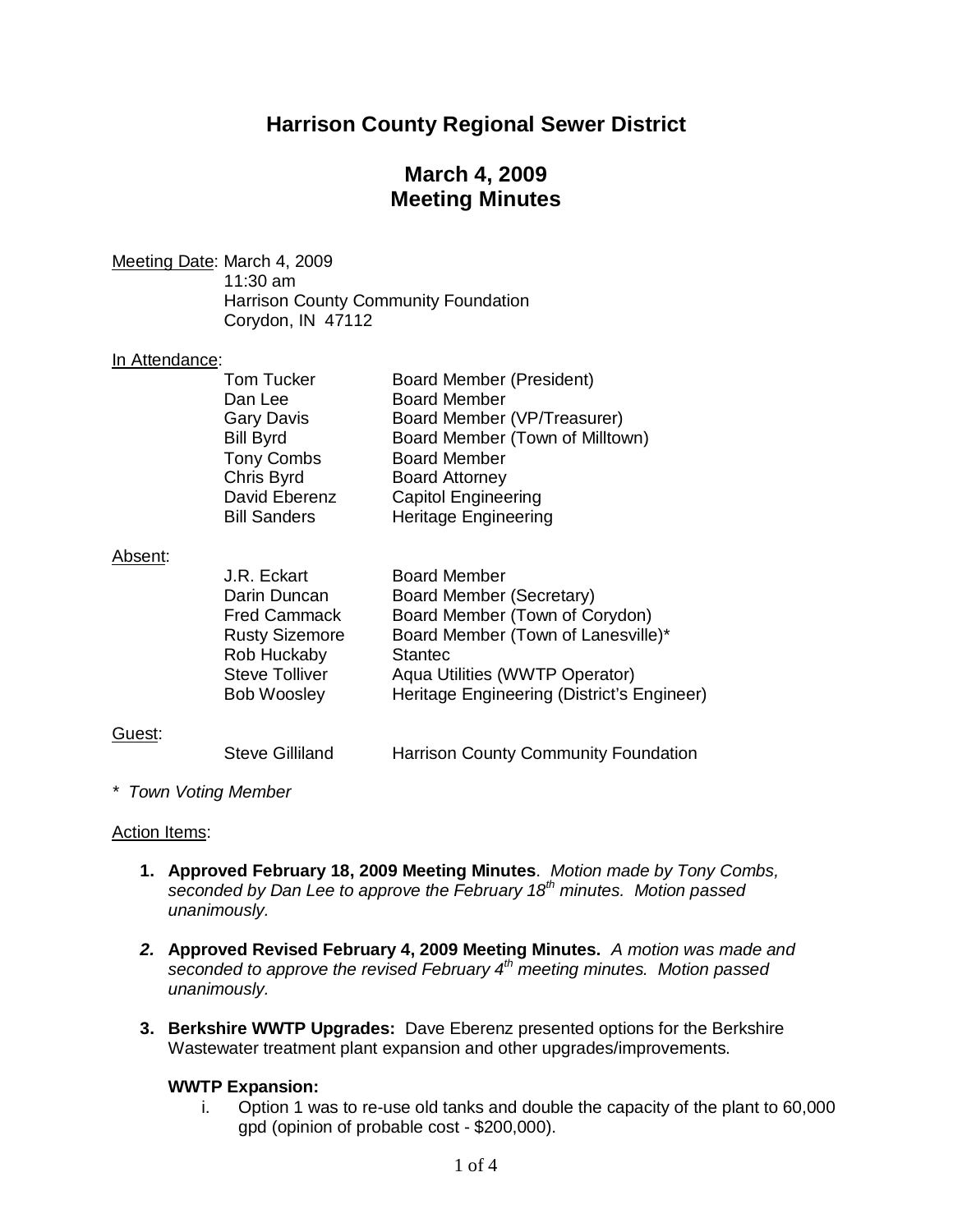- ii. Option 2 was to use old tanks and take capacity of the plan to 90,000 gpd (opinion of probable cost - \$600,000).
- iii. Option 3 was to build a new concrete facility with a capacity of 90,000 (opinion of probable cost - \$800,000). The concrete facility would likely be moved elsewhere on the Berkshire site.

General discussion was held regarding these options, but a decision was deferred until the District could determine funding options.

**Backup Generator:** Dave Eberenz also presented options for a backup generator based on a request from the Board at the last meeting.

- Option 1 is to secure the rental of a generator if needed. The cost for this would be \$600/week based on an 8 hr day. If it runs 24/7 for a week, the cost would be \$1,800. There would also be labor costs of \$1,000 to pick up and return the generator, and a \$200 daily charge to check the generator and fuel. There is also a one time cost of \$1,930 to install manual switch gear and Pig tail at the plant.
- · Option 2 is to purchase a portable 60 KW generator. The cost for this is \$33,820. There is also a onetime cost of \$1,930 to install manual switch gear and Pig tail at the plant.
- · Option 3 is to construct a permanent installation (generator, concrete pad, and electrical connections) for 60 KW .(would cover current plant size), 100 KW (60,000 gpd plant) or 150 KW (100,000 gpd plant). The cost estimates are \$30,311, \$38,488 and \$50,488, respectively.

Dave noted that in Option 1, there would likely be an additional premium rate that is not included to have first rights on a generator. The Board noted that a permanent installation would not be the best option now since the plant is temporary. Option 2 may be better in the future, but the current capital cost to the District is too high relative to the amount of equipment the HCRSD owns.

*A motion was made by Tony to proceed with Option 1, installing the necessary equipment and securing a contract. The motion was seconded and discussion followed. Bill Byrd noted that he generally is against the HCRSD owning equipment if it can be avoided. Dan noted that we have had two extreme weather events (September Wind Storm event and February Ice Storm) and have managed to avoid an illicit discharge at the plant. At this point Dan feels that it is \$2,000 spent that is not needed. A vote was taken and the motion failed.*

*Dan then made a motion to consider this further at the next meeting. It was seconded by Tony. Dave Eberenz was going to follow up to determine the premium cost to secure the generator. All voted in favor.*

## **Bypass Pump:**

Dave Eberenz recommended that the board consider adding a bypass pump for the Effluent Chamber. The bypass pump and hook up would cost \$3,400.

## **4. Subcommittee Report:**

The subcommittee met with Jill Saegesser regarding available funding sources and the stimulus package. Jill noted that currently a 25 %match is required. There has been some discussion that other grants may be able to be used to cover that portion, but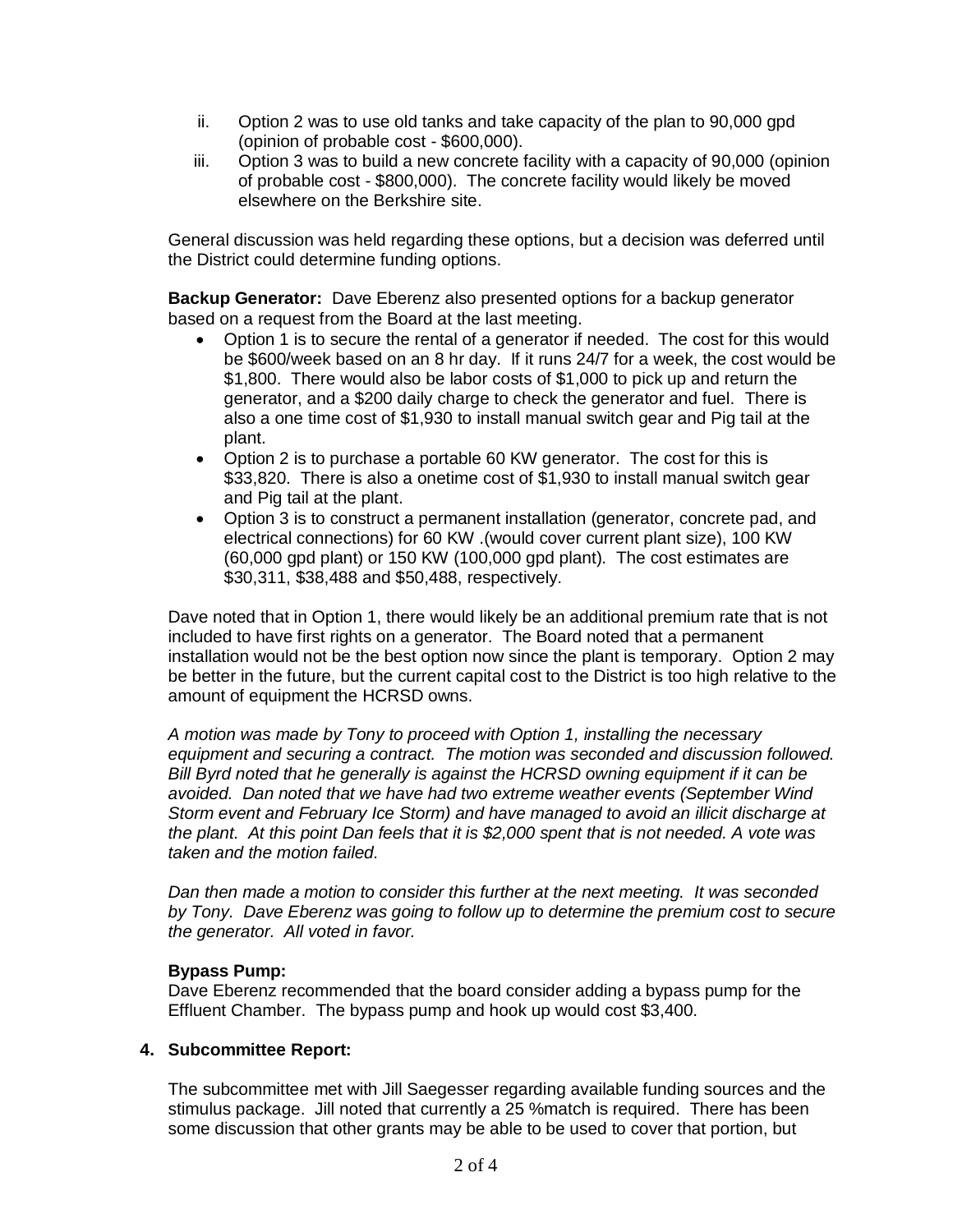historically that has not been allowed. Upon reviewing the seven projects submitted, Jill noted that projects 4,5 and 7 were unlikely to be funded.

There is general confusion over how the funding will be distributed and what prerequisites will be required. Gary noted that at this point, we don't have detailed construction plans prepared or easements acquired. Gary and other Board members were hopeful that the meeting Bob Woosley is attending in North Vernon would provide some additional information on what would be required. Gary also noted hat the Board may want to proceed to have construction plans further prepared. He did note that Bob Woosley previously mentioned that it might be better to wait until after New Salisbury has voted on the project before preparing any construction plans.

The Board discussed that it is difficult to make any decisions on projects until the funding sources are determined.

Steve Gilliland from the Harrison County Community Foundation discussed where they currently stand with the HCRSD's current request. He noted that they still have their request under consideration. Generally speaking, the Foundation would like to spend money on design and easement acquisition rather than construction.

#### **5. Lanesville Sludge Hauling**

Chris Byrd noted that Aqua is currently taking sludge to Lanesville following the terms in the agreement. However, as of the meeting date, he had not received the signed document from the Town. He anticipated getting it anytime.

#### **6. Hospital Easements**

Chris Byrd said the final agreement was sent to John Colin on Monday, March 2. He spoke with John and he is agreeable to the document, but as of the Board meeting he had not received the signed documents. He anticipated getting it anytime.

#### **7. Medical Campus Rate Ordinance Revision**

The proposed ordinance was reviewed by Corydon and they have one requested change, that in Section 3.a.2 the 5/8" meter be changed to 5/8"/3/4" to reflect their standard meter sizes. Tom Tucker said he also had called Ramsey and that they have the same meter sizes.

*Gary Davis made a motion to change the ordinance as noted, and Tony seconded. All voted in favor.*

The Board also approved the public meeting to review the ordinance on April 1 $st$ . Heritage will coordinate with the rate consultant to make sure the ordinance is changed as noted and that the public hearing notifications are done appropriately.

#### **8. Turtle Run Winery**

Bill Sanders noted that Bob Woosley had not yet been able to reach Turtle Run regarding their schedule and if they would be open to working out and agreement with HCRSD. Bob will report at the next meeting or send a follow up e-mail.